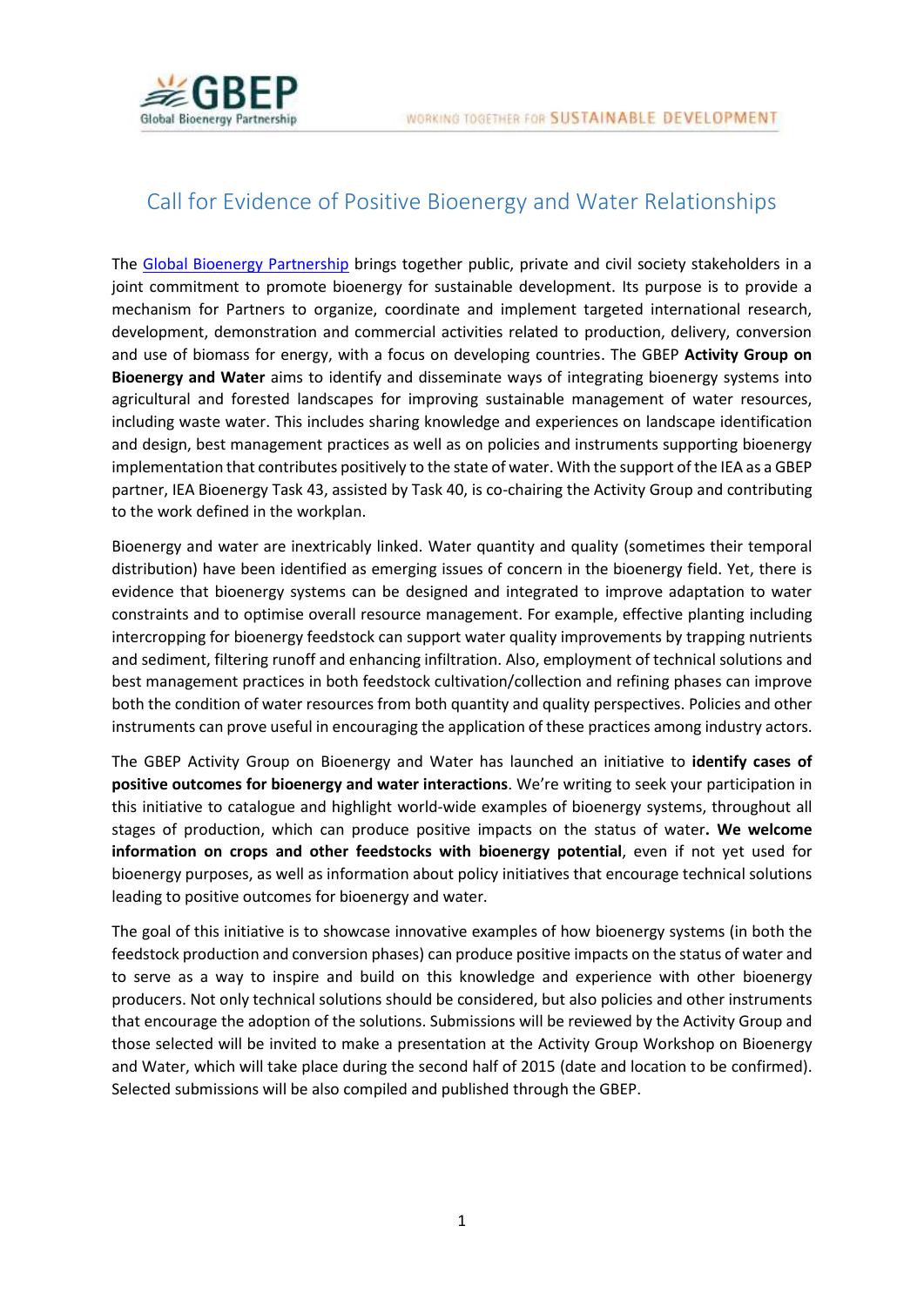

## The Call for Evidence

**A call for evidence and examples of good natural resource management to produce bioenergy that has positive impacts on the status of water.** Note that the spirit behind the call for evidence is not the mitigation of impacts caused by existing crops used for bioenergy e.g., by improving water quality treatment etc., but on using innovative approaches in integrating bioenergy into landscapes and existing systems that can demonstrate an improvement in natural resource management to benefit the state of water.

Case Studies/Examples could be relevant to soil stabilisation and productivity, flood control, infiltration rates, water filtration, hydrologic stability, reduction in nutrient and sediment export, vapour shift (non-beneficial evaporation to transpiration), water productivity, and other issues. Possible case studies might include (but are not limited to):

- I. Integration of specific crops in key regions or landscapes and/or siting of crops, examples including, for example:
	- a. Developing upstream degraded lands in rainfed watersheds to enhance green water use efficiency and minimize erosive runoff;
	- b. Plantation of forest and bioenergy trees alongside roads and highways to reduce runoff and siltation load;
- II. Modifying existing practices cultivation and harvest:
	- a. Mixed crop and livestock (agriculture-based);
	- b. Alley cropping, rotation cropping and buffer plantations providing soil and water protection along with biomass for energy";
	- c. Harvesting in Streamside Management Zones; and
	- d. Bioenergy crop interplanted with existing managed forests.
- III. Using 'waste' resources for bioenergy where such materials would pose a water quality risk in business as usual case (e.g., process wastewater discharge from industrial use used to produce biofuel or biofuel feedstock.).
- IV. Implementing bioenergy systems that enable solutions to problems concerning water quality or access to water resources, examples include the use of local bioenergy sources to support water extraction for irrigation, hygiene, drinking, etc. in situations where energy access is scarce or non-existing.
- V. Introducing innovative policies and other instruments that have been shown to encourage the adoption of best management practices for improving water resource utilization through bioenergy systems.

## Submission Guidelines

All information should clearly identify how the bioenergy system (or part thereof) can improve the state of water while also supporting the production of food and materials. If you have any questions, please send an e-mail to: [jessica.chalmers@winrock.org](mailto:jessica.chalmers@winrock.org)

Kindly use the template below to make electronic submissions to [andrea.rossi@fao.org](mailto:andrea.rossi@fao.org) by May 8<sup>th</sup>, 2015.